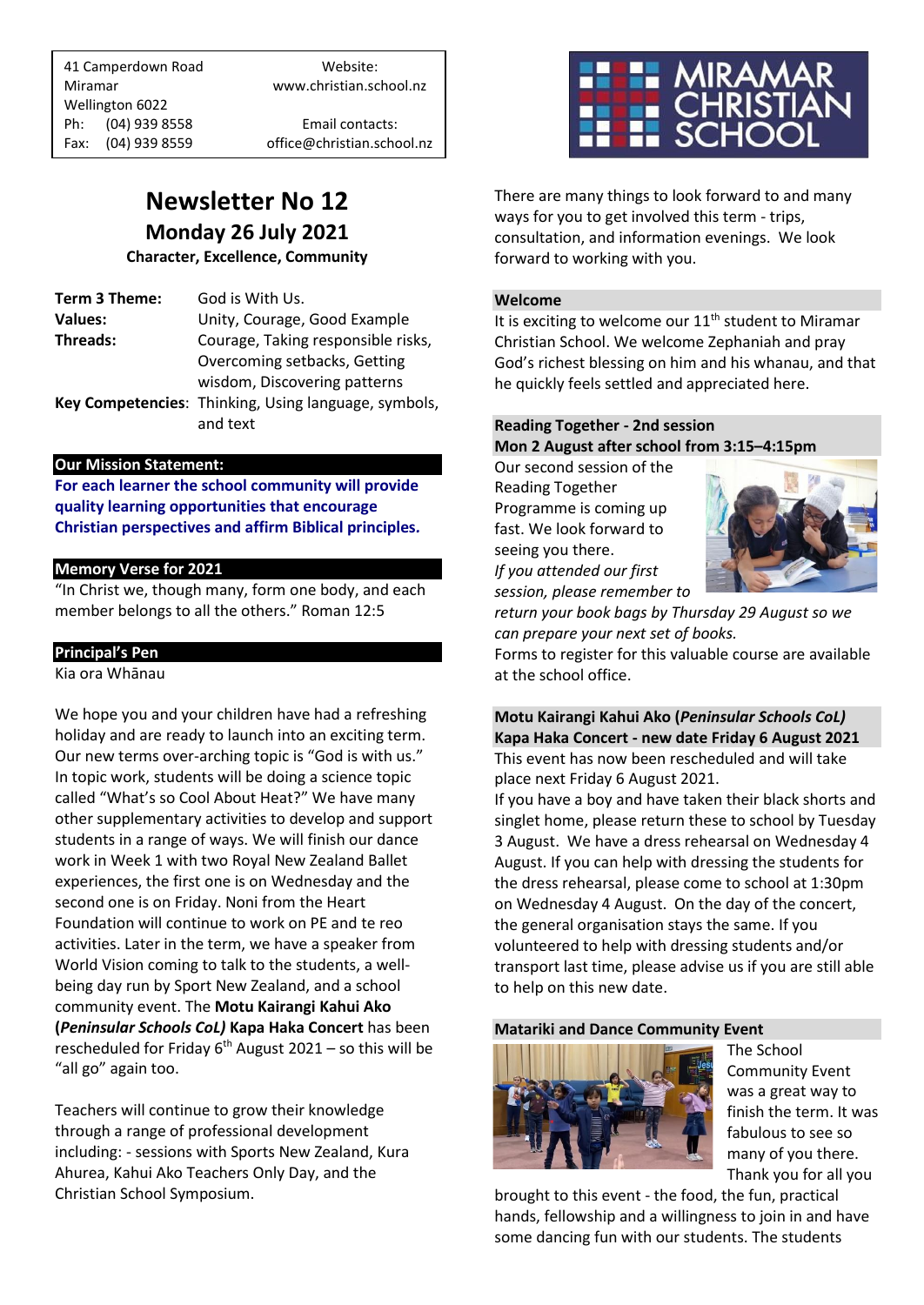brought a lot to the evening too! Their dancing was fabulous! Kauri and Kōwhai shared their dance learnings. If you missed this or wish to review it, you can check out the students' dances on our Facebook page

[https://www.facebook.com/MiramarChristianSchool.](https://www.facebook.com/MiramarChristianSchool)

### **Carpet in the foyer of our main block**

The laying of new carpet in the main block continues to be in process. The tiles we have chosen are in the country and we are now waiting to hear when they can be installed.

### **Interviews**

Thank you to all those who have taken the time to come to a parent-teacher interview. This is a valuable activity which supports your child's learning. We know that some of you had children who were unwell, which made it difficult to attend an interview. If you have missed out on an interview, please arrange a time to meet with your child's teacher. Meetings can be on Google meet if this makes it easier for you.

### **Royal New Zealand Ballet Trip - this Friday 30 July!**



This Friday we have a trip to the Opera House to see "Firebird" performed by the Royal New Zealand Ballet. We will be traveling by bus, leaving at 11:35am and will return around 2pm. As we now have "blanket

permission" for all students, please let your child's class teacher know if you do not want your child to attend this trip. If you personally would like to join us for the trip, please fill in the form sent home with this newsletter. All students are asked to wear formal uniform for this trip.

This Wednesday 28 July 2021, students will receive a lesson from Lareen from the Royal New Zealand Ballet to prepare students to understand what they see at the performance on Friday.

### **Sexuality Education Consultation Evening 6:00-6:30pm Thursday 20 July 2021**

Every two years we run a sexuality education programme for Year 6-8 students. Before running this, we wish to meet with parents of these students to discuss the planned content. If your child is within this age group, please ensure you attend so we can work together to get the best education for your child.

**School Fundraiser - Personalised Artwork Calendars, Cards, Diaries, Mouse Mats & Sketch Pads** This year our students have been producing some fabulous artwork. Their artwork can be made into affordable calendars, cards, diaries, mouse mats and

sketch pads. These make unique Christmas gifts for family and friends and are perfect for posting overseas. Look out for further details and order forms which are coming home with your paper copy of the newsletter today.

### **Ukuleles**



This term we are hoping to borrow enough ukuleles for whole class ukulele lessons. So far, we have 8 ukuleles, which is enough to go ahead. Ideally, we would like to borrow a few more. If you have a ukulele, you would be happy to loan to the school for Term 3, please let myself or your child's class teacher know.

We are planning on starting ukulele lessons in Week 3.

### **Prayer points: -**

### **Thank God:**

- For four new students who will be starting over the course of Term 3.
- For the new date for the Motu Kairangi CoL Kapa Haka Concert.
- For the anticipation of exciting events planned for this term.
- For all the good things God has planned for us. **Please pray:**
- For increased interest in Miramar Christian School.
- That Miramar Christian School would be a blessing to the community.
- For an APT (Association of Parents & Teachers) leader.
- For God's direction, wisdom, anointing and protection on the work of the Peniel Trust, School Board, all staff, families, and students.

### **Prayer Students**

• For our prayer students and their families: - **Week 1:** Dylan, Zephaniah, Jesse, Daniel **Week 2:** Miana, Rebecca, Amia-Rose, Zeanelle

I thank you for your on-going support. If we can help you with questions or concerns relating to your child's education, please see your child's class teacher or contact me (Kaye Gillies) on 021 293 5390. If you need privacy and/or a longer conversation, please book a time to talk with your classroom teacher or myself. We are here for you.

> Shalom and Ngā Mihi **Kaye Gillies Principal**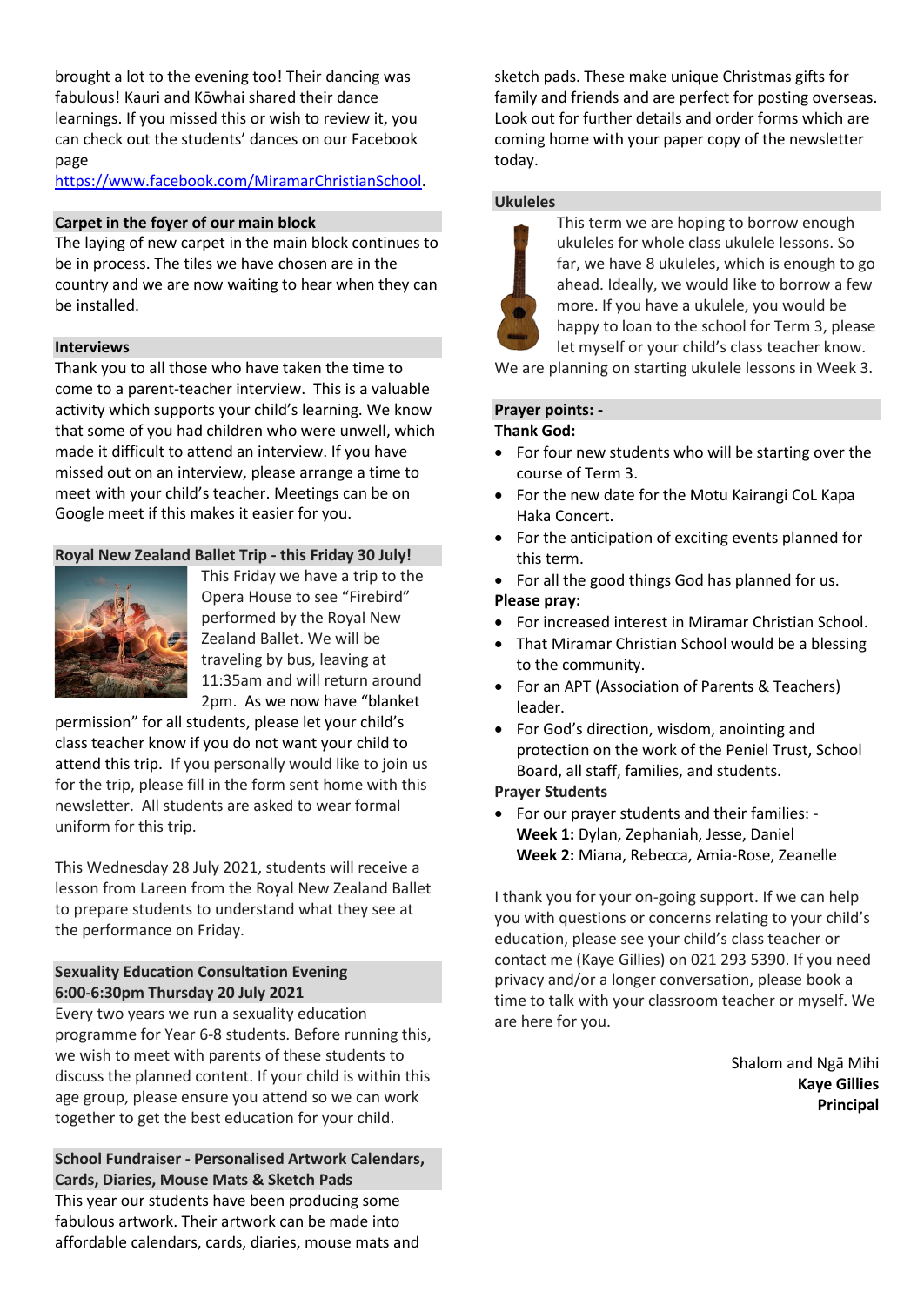# **SCHOOL DIARY**

| <b>Every Mon</b>      | Assembly 2:30pm                              |
|-----------------------|----------------------------------------------|
| <b>Every Wed</b>      | <b>Subway ordered lunch (optional)</b>       |
| <b>Every Tues/Fri</b> | <b>Wheels Day / Wear PE Uniform</b>          |
| <b>Every Thurs</b>    | Technology (Yrs 7-8) 8:50am pick up          |
| <b>Every Fri</b>      | <b>Wheels Day / Wear PE Uniform</b>          |
|                       | Paid Music Lessons, 8:30am-10:45am           |
| <b>Every Sun</b>      | 10am Gateway Baptist - all welcome           |
| Mon 26 Jul            | Start of Term 3 (8:55am)                     |
| Mon 26 Jul            | Assembly 2:30pm                              |
| Tues 27 Jul           | Life FM 98.1 p.m.                            |
| Tues 27 Jul           | No Kelly Sports                              |
| Wed 28 Jul            | RNZB Lesson p.m.                             |
| Thurs 29 Jul          | 8:50am Technology Bus (Y7/8)                 |
| Thurs 29 Jul          | Kapa Haka p.m.                               |
| Thurs 29 Jul          | Y6-8 Parent Sex Ed Consultation 6pm          |
| Fri 30 Jul            | Heart Foundation a.m.                        |
| Fri 30 Jul            | School Trip to RNZB "Firebird" p.m.          |
| <b>AUGUST</b>         |                                              |
| Mon 2 Aug             | Assembly 2:30pm                              |
| Mon 2 Aug             | Reading Together Programme 3:15p.m.          |
| Tues 3 Aug            | Kelly Sport p.m.                             |
| Tues 3 Aug            | Parent Information Meeting 5:45pm            |
| Wed 4 Aug             | Kapa Haka Dress Rehearsal 1:30pm             |
| Thurs 5 Aug           | 8:50am Technology Bus (Y7/8)                 |
| Fri 6 Aug             | Be Yourself (Mufti) Day (gold coin donation) |
| Fri 6 Aug             | Kapa Haka Concert a.m.                       |





### **Alpha in Miramar**

Some of the churches on the Peninsula are partnering together to provide an Alpha course in Term 3 starting Monday 2nd August for 8 weeks. Alpha is about exploring the Christian Faith through a series of evening sessions in a small group. Who can attend: Anyone (all ages) When: Monday Evenings (from 2 Aug - 20 Sep) Time: 7pm Location: 33 Park Road How to register: Go to www.alpha.org.nz/try-alpha/. Scroll down until you find the 'Find My Location' box and type "Wellington" in the 'Enter a city or address to search nearby' box underneath and click on "Wellington New Zealand". Scroll down through the options until you get to No.7 and click on "Alpha in Miramar, Monday 2 August 2021". Type you name in the 'Name\*' box and your email address in the 'Email\*' box then click on 'Sign up to attend'.

### Now enrolling for Term 3



Find us at

using the QR code below

school.co.nz

We are a new music school in Evans Bay offering high-energy hands-on classes where children (Yrs. 1-6) learn musical skills including beat-keeping, rhythm, melody, and improvisation through:

- Classroom instruments (including xylophones and hand drums)
- Singing
- Poetry and story-telling  $\cdot$
- Movement and dance

### Visit the website for current classes

Connecting with us is as easy as a quick scan of your camera here!



**About Lindsey** 

MM, Woodwind Pe

er 25 years of teaching experience in For the WZ realished and the United States. Most recently, I was the music<br>specialist at Evans Bay Intermediate School in Wellington, where I continue to<br>direct the orchestra, choir, and xylophone group. Scan the QR code a flick me an email at lindsev@so<br>hearing from you! sicschool.co.nz. I look forward to